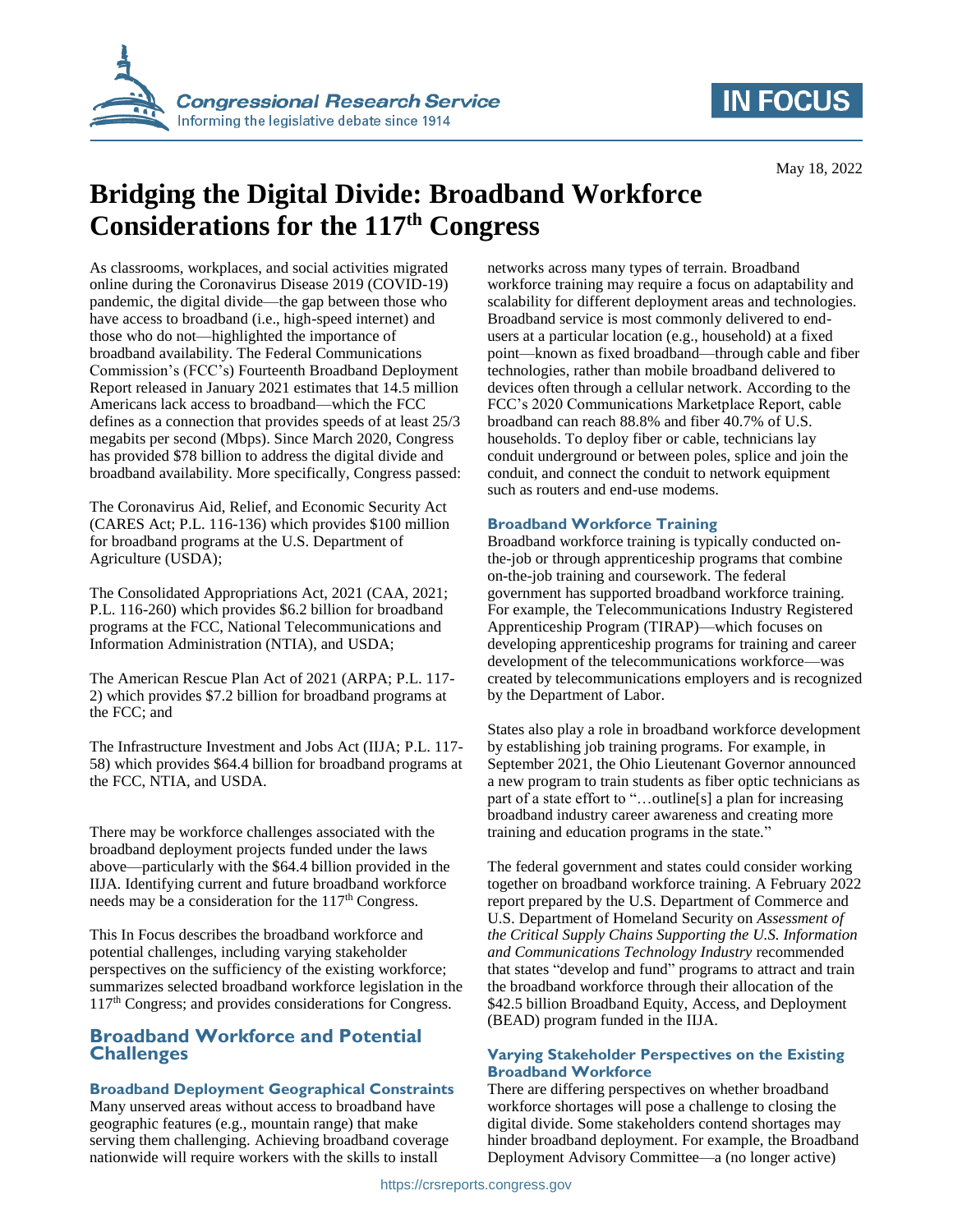FCC working group—stated in an October 2020 report, "considerable doubt has arisen among broadband infrastructure industry stakeholders as to whether they can meet build-out projections due to current workforce challenges." In a January 2021 joint letter to the White House and Congress, a coalition of organizations representing the telecommunications industry urged support for broadband-related job skills development stating, "The U.S. currently faces a shortfall of skilled workers needed to deploy broadband across the country, to win the race to 5G, and to ensure robust fiber, mobile, and fixed wireless networks."

Other industry stakeholders appear to disagree that a broadband workforce shortage exists. An October 2020 report by the Economic Policy Institute, *Decades of Slow Wage Growth for Telecommunications Workers*, concluded, "wage patterns in telecommunications show none of the standard signs of a labor shortage." Further, skilled technicians might be readily available, but may be underutilized due to union affiliations. According to the labor union Communications Workers of America (CWA), telecommunications companies have been cutting thousands of jobs since 2017. In February 2021 testimony before the U.S. House Energy and Commerce Committee, CWA President Christopher Shelton stated

I know many of you have heard about alleged worker shortages in the telecommunications industry in recent months. I urge you to be skeptical of these claims. AT&T and other telecom companies have laid off tens of thousands of workers in the past few years, including thousands of well-trained construction technicians, while nonunion contractor companies claim they cannot find qualified workers.… When wireless infrastructure companies and their lobbyists start talking about workforce shortages, ask them for proof.

#### **Broadband Workforce Availability for Certain Regions**

Geographic variability may affect broadband workforce availability. For example, there may be a sufficient broadband workforce in large metropolitan areas where there is less demand for broadband deployment due to the existing infrastructure. Tribal and rural areas are less likely to have broadband than urban and suburban areas. While the FCC's Fourteenth Broadband Deployment Report reported 98.8% of urban areas in the U.S. as served with fixed broadband at speeds of 25/3 Mbps, that figure is lower in rural areas—82.7%—and on tribal lands—79.1%. Tribal and rural areas could have a potentially smaller trained broadband workforce.

# **Legislation in the 117th Congress**

The 117<sup>th</sup> Congress introduced multiple bills related to the telecommunications workforce in some capacity—with one bill enacted, the Telecommunications Skilled Workforce Act (TSWA) contained in the IIJA. Specifically, the act requires the FCC to establish an interagency working group to draft and submit a report to Congress on recommendations to address the workforce needs of the

telecommunications industry by January 14, 2023. The act also requires the Government Accountability Office (GAO) to submit a report to Congress by May 15, 2022, which "estimates the number of skilled telecommunications workers required to build and maintain broadband infrastructure in rural areas—including estimates based on current and projected need ... " Additionally, by November 15, 2022, the Secretary of Labor is to "…establish and issue guidance on how states can address workforce needs and safety of the telecommunications industry."

Other bills introduced in the  $117<sup>th</sup>$  Congress include grants to develop a skilled workforce for deployment of highspeed broadband (S. 2071), grants to prepare minority students to participate in the telecommunications workforce (S. 996), telecommunications workforce development for women and minorities (H.R. 4413), and promotion of workforce development programs tailored to the telecommunications industry (S. 3288).

## **Considerations for Congress**

The  $117<sup>th</sup>$  Congress has a variety of considerations should it choose to further support the broadband workforce. For example, Congress may consider whether to direct federal agencies to collect additional data on the broadband workforce to help determine whether a workforce shortage exists, and, if so, how the workforce shortage impacts efforts to close the digital divide. If it is determined that a workforce shortage exists, Congress may want to know the reason for the shortage, which might include a lack of career path awareness, a lack of federal programs, or a lack of nationwide standardized training programs, among other things. Additionally, Congress may direct FCC, NTIA, and USDA to collect information from grant recipients on any difficulty experienced in securing skilled technicians for deployment projects, as part of reporting requirements.

Congress may examine whether to develop legislation based on recommendations that come out of the agency reports and guidance pursuant to the TSWA in the IIJA. Congress may consider commissioning a study, perhaps by an independent organization, to measure performance metrics to gauge the effectiveness of existing training programs. Other options may include establishing a new program or amending an existing broadband program to include requirements for broadband workforce training and development. Congress also might consider whether potential broadband workforce resources and federal training programs should target tribal and rural areas. Congress may also consider the option to not pursue any of these efforts and maintain the status quo.

## **Additional CRS Resources**

CRS Report R46613, *The Digital Divide: What Is It, Where Is It, and Federal Assistance Programs*

CRS Report R46967, *The Infrastructure Investment and Jobs Act (P.L. 117-58): Summary of the Broadband Provisions in Division F*

**Colby Leigh Rachfal**, Analyst in Telecommunications **Policy**